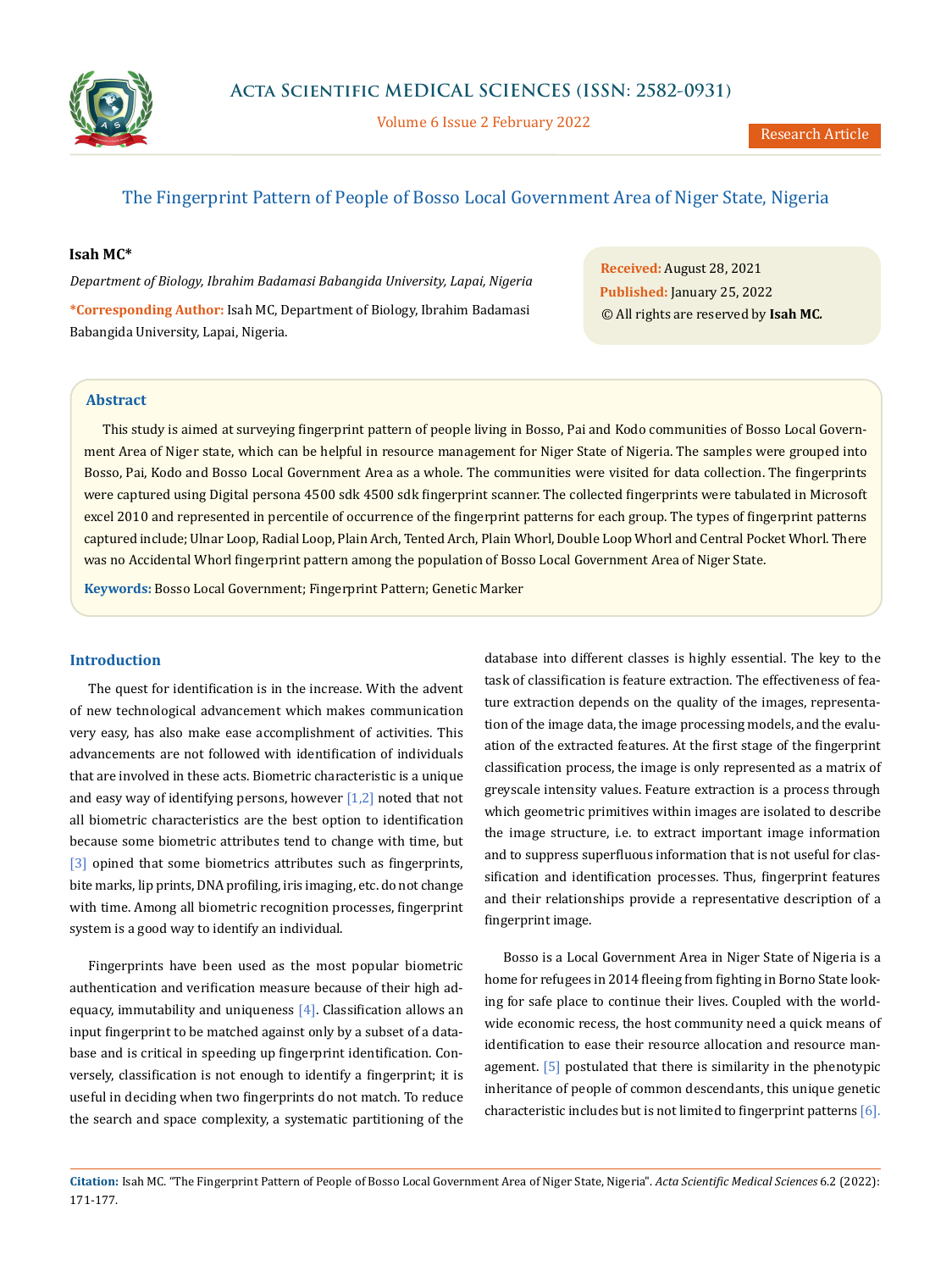Thus, fingerprint pattern of the group can be studied to help solve the lingering problem.

## **Materials and Methods**

#### **Study area**

Bosso is a local government area in Niger state with its headquarters at Maikunkele with postal code of the area is 920 on Lattitude  $13^{\circ}41'$  48.84"N and Longitude  $13^{\circ}$  18' 37.08"E. It has an area of 1,592  $km^2$  and a population of 203,134 as projected in 2019 using the national population census figures of 2006 with 2.5% annual growth rate.

#### **Data collection**

Digital method was adopted for fingerprint collection. The fingerprint pattern of the respondents were captured using a Digital persona 4500 sdk fingerprint scanner. This was processed (Plate 1) using a fingerprint database to store the information in the storage device (Plate 2) for each community which was later extracted for analysis. The results were tabulated using Microsoft Excel 2010, grouped into each community, and the same was used to compare by percentile of occurrence for each finger within each community in the Local Government. The database was developed by taking the fingerprints of 150 individuals, 50 from each from Bosso, Pai and Kodo communities using a serial communication USB-based fingerprint scanner sensor 'Digital persona 4500 sdk' Fingerprint Scanner.



**Plate 1:** Scanning process environment.



**Plate 2:** Storage device of the captured fingerprints.

#### **Data analysis**

The various fingerprint patterns (UL, PA, PW, DLW, RL, CPLW, TA) shown in plate 3, were recorded from each community were tabulated in Microsoft excel 2010 after which they were used to compare by percentile of occurrence for each community.



**Plate 3:** (A) UL = Ulnar loop, (B) RL = Radial loop, (C) PW = Plain whorl, (D) DLW = Double loop whorl, (E) CPLW = Central pocket loop whorl, (F) TA = Tented arch, (G) PA = Plain arch.

# **Results**

# **The fingerprint pattern of Bosso community people in Bosso Local government area of Niger state, Nigeria**

The occurrence of fingerprint patterns among people of Bosso community in Bosso local government area in Niger state shows that Ulnar loop has the highest percentage of occurrence (84%) on the left little finger and least occurrence (38%) on the left thumb among people of Bosso community followed by the Plain arch with

**Citation:** Isah MC*.* "The Fingerprint Pattern of People of Bosso Local Government Area of Niger State, Nigeria". *Acta Scientific Medical Sciences* 6.2 (2022): 171-177.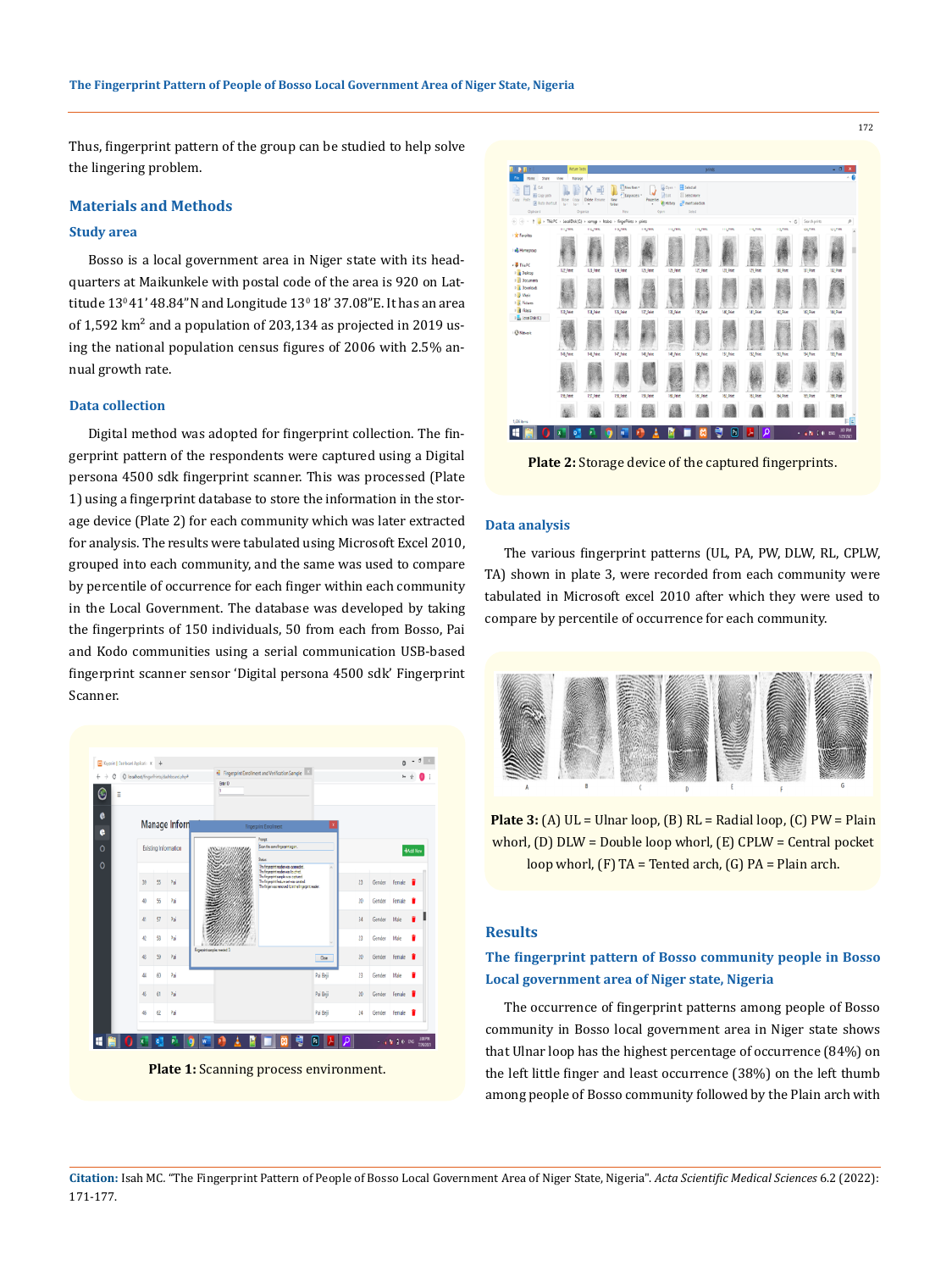173

highest occurrence (28%) on the left thumb and least occurrence (22%) on the right thumb of Bosso people. Plain Whorl has highest occurrence (22%) on the left ring finger and least occurrence (4%) on the left little finger as shown in Table 1. DLW has the highest occurrence (16%) on the left thumb and least occurrence (4%) on the left index, left middle finger, left little finger, right thumb and right index. Radial loop (RL) has the highest occurrence (12%) on the left index of bosso people while CPLW has highest occurrence (4%) on the right middle finger as shown in Table 1.Double loop whorl was absent on the ring finger of the left and right hands of Bosso people. Radial loop (RL) was absent on the left little finger. Central pocket loop whorl (CPLW) was absent on the thumb and middle fingers of the left hand of Bosso people as shown in table 1. TA was also absent on the thumb and little fingers of the left hands among people of Bosso community as shown in table 1.

|                | <b>Left Finger</b> |              |              |                |              |          | <b>Right Finger</b> |              |              |              |  |
|----------------|--------------------|--------------|--------------|----------------|--------------|----------|---------------------|--------------|--------------|--------------|--|
| <b>Pattern</b> | T                  |              | M            | $\mathbf R$    | L            | T        |                     | M            | $\mathbf R$  | L            |  |
| UL             | 38                 | 52           | 56           | 60             | 84           | 44       | 50                  | 60           | 74           | 80           |  |
| PA             | 28                 | 14           | 12           | 10             | 6            | 22       | 16                  | 10           | 4            | 6            |  |
| <b>PW</b>      | 14                 | 14           | 18           | 22             | 4            | 14       | 22                  | 14           | 14           | 6            |  |
| <b>DLW</b>     | 16                 | 4            | 4            | $\mathbf{0}$   | 4            | 12       | 4                   | 4            | $\mathbf{0}$ | $\mathbf{0}$ |  |
| RL             | 4                  | 12           | 8            | $\overline{4}$ | $\mathbf{0}$ | 4        | 6                   | 4            | 4            | 4            |  |
| <b>CPLW</b>    | $\mathbf{0}$       | 2            | $\theta$     | 2              | 2            | 2        | $\Omega$            | 4            | $\mathbf{0}$ | $\mathbf{0}$ |  |
| <b>TA</b>      | $\mathbf{0}$       | 2            | 2            | 2              | $\mathbf{0}$ | 2        | 2                   | 4            | 4            | 4            |  |
| AW             | $\mathbf{0}$       | $\mathbf{0}$ | $\mathbf{0}$ | $\theta$       | $\mathbf{0}$ | $\theta$ | $\mathbf{0}$        | $\mathbf{0}$ | $\mathbf{0}$ | $\Omega$     |  |
| Total          | 100                | 100          | 100          | 100            | 100          | 100      | 100                 | 100          | 100          | 100          |  |

**Table 1:** Fingerprint pattern among people of Bosso community in Bosso Local government area of Niger state, Nigeria expressed in percentage (%).

Note: Those in red font are the commonest and those shaded yellow indicate absence of the pattern. T = Thumb, I = Index, M = Middle, R = Ring and L = Little, UL = Ulnar loop, PA = Plain arch, PW = Plain whorl, DLW = Double loop whorl, RL = Radial loop, CPLW = Central pocket loop whorl, TA = Tented arch, AW = Accidental whorl.

# **The fingerprint pattern of Pai community people in Bosso Local government area of Niger state, Nigeria**

The occurrence of fingerprint patterns among people of Pai community of Bosso local government area in Niger state presented below. The result shows that Ulnar loop has the highest percentage of occurrence (80%) on the left little finger and least percentage of occurrence (40%) on the left index among people of Pai community followed by the Plain arch with highest occurrence of (22%) on the left thumb and least occurrence (4%) on the right ring finger of Pai people as shown in table 2. Plain whorl (PW) has highest occurrence of (16%) on the thumb and ring finger of left hands and on the thumb, index and ring fingers of the right hands of Pai people as shown in table 2. Double loop whorl (DLW) has the highest occurrence of (8%) on the thumb of the left and right

hands and least occurrence of (2%) on the left index and middle fingers of pai community people as shown in table 2. Radial loop has the highest occurrence of (12%) on the right index and least occurrence 4 on the thumb and index of the left hands of Pai people as shown in table 2. Central Pocket loop whorl (CPLW) has highest occurrence (12%) on the index and ring fingers of the left hands and least occurrence (2%) on the thumb and little fingers of the left hands of Pai people as shown in Table 2. Absence of DLW was recorded on the left ring finger, left little finger, right ring finger and rights little fingers among people of Pai. Also Tented arch did not occur on the left ring finger, left little finger and right thumb People in Pai. Accidental whorl did not occur on all of the fingers. The shaded areas with zeros are marked as the prominent markers for identifying people from Pai community in Bosso local government area of Niger state as shown in table 2.

**Citation:** Isah MC*.* "The Fingerprint Pattern of People of Bosso Local Government Area of Niger State, Nigeria". *Acta Scientific Medical Sciences* 6.2 (2022): 171-177.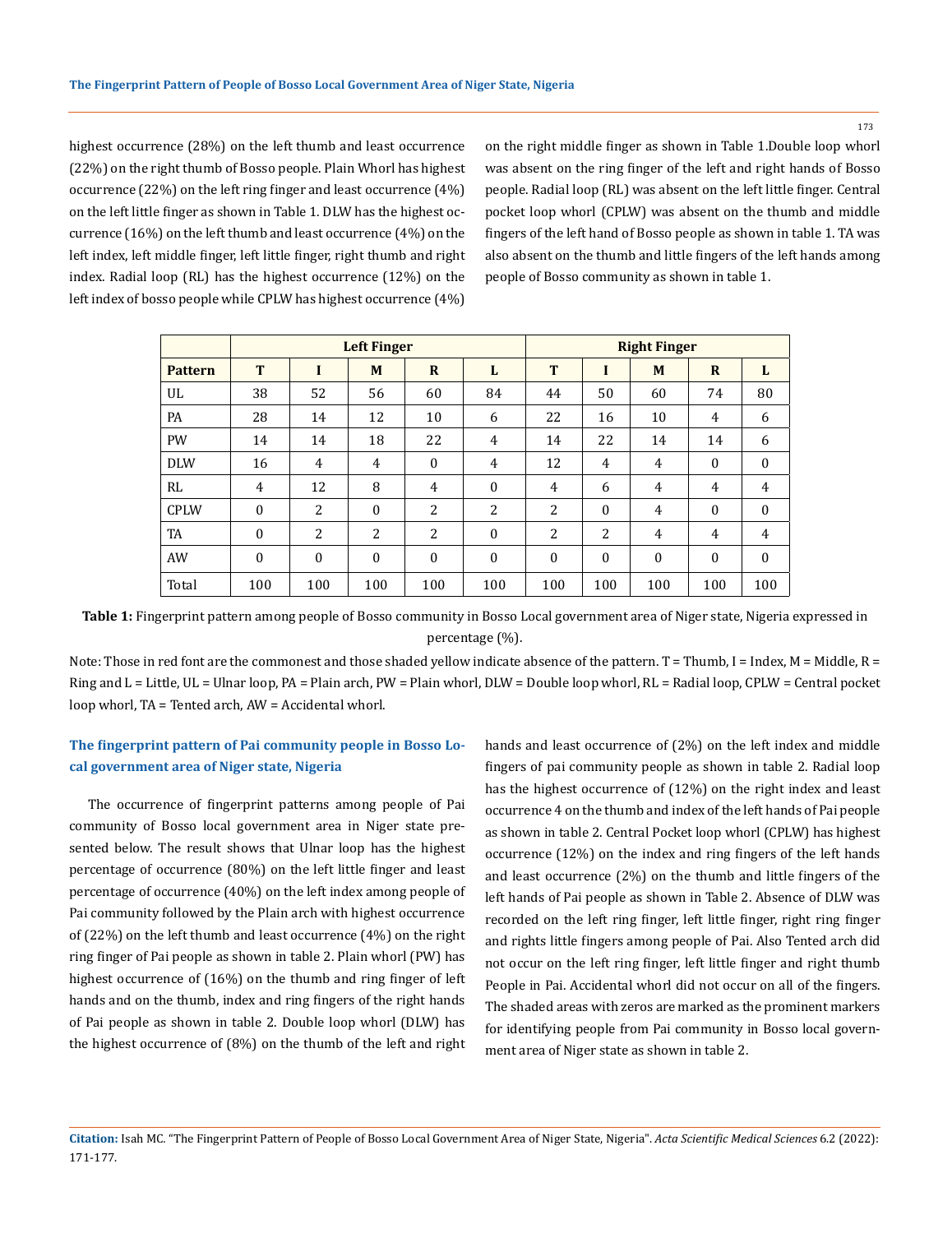|                | <b>Left Finger</b> |          |          |              |              |          | <b>Right Finger</b> |              |                |          |  |  |
|----------------|--------------------|----------|----------|--------------|--------------|----------|---------------------|--------------|----------------|----------|--|--|
| <b>Pattern</b> | T                  |          | M        | $\mathbf R$  | L            | T        | I                   | M            | $\mathbf R$    | L        |  |  |
| UL             | 46                 | 40       | 52       | 60           | 80           | 50       | 46                  | 60           | 62             | 74       |  |  |
| <b>PA</b>      | 22                 | 16       | 16       | 6            | 6            | 12       | 12                  | 8            | $\overline{4}$ | 6        |  |  |
| <b>PW</b>      | 16                 | 14       | 14       | 16           | 6            | 16       | 16                  | 14           | 16             | 6        |  |  |
| <b>DLW</b>     | 8                  | 2        | 2        | $\mathbf{0}$ | $\mathbf{0}$ | 8        | 4                   | 6            | $\Omega$       | $\Omega$ |  |  |
| RL             | 4                  | 10       | 4        | 6            | 6            | 6        | 12                  | 4            | 6              | 8        |  |  |
| <b>CPLW</b>    | 2                  | 12       | 8        | 12           | 2            | 8        | 8                   | 6            | 10             | 4        |  |  |
| <b>TA</b>      | 2                  | 6        | 4        | $\mathbf{0}$ | $\mathbf{0}$ | $\theta$ | 2                   | 2            | 2              | 2        |  |  |
| AW             | $\theta$           | $\theta$ | $\theta$ | $\mathbf{0}$ | $\mathbf{0}$ | $\theta$ | $\theta$            | $\mathbf{0}$ | $\theta$       | $\Omega$ |  |  |
| Total          | 100                | 100      | 100      | 100          | 100          | 100      | 100                 | 100          | 100            | 100      |  |  |

**Table 2:** Occurrence of fingerprint pattern among people of Pai community in Bosso Local government area of Niger state expressed in percentage (%).

Note: Those in red font are the commonest and those shaded yellow indicate absence of the pattern. T = Thumb, I = Index, M = Middle, R = Ring and L = Little, UL = Ulnar loop, PA = Plain arch, PW = Plain whorl, DLW = Double loop whorl, RL = Radial loop, CPLW = Central pocket loop whorl, TA = Tented arch, AW = Accidental whorl.

# **The fingerprint pattern of Kodo community people in Bosso Local government area of Niger state, Nigeria**

The occurrence of fingerprint patterns among people of Kodo community in Bosso local government area of Niger state is presented below. The result shows that Ulnar loop has the highest percentage of occurrence (72%) on the left little finger and least occurrence (34%) on the right thumb among people of Kodo community followed by the Plain whorl with (28%) on the index and ring fingers of the left hands of Kodo people as shown in table 3. Plain arch (PA) has the highest occurrence of (16%) on the right middle finger and least occurrence of (4%) on the little finger of the left hand and right ring finger of people in Kodo community as shown in table 3. Double loopwhorl (DLW) has highest occurrence of (14%) on the thumb of the right hands of Kodo people and least occurrence of (2%) on the middle and ring fingers of the left hands of Kodo people as shown in table 3. Radial loop has highest occurrence of (14%) on the index of the right finger and least occurrence of (2%) on the thumb of the left hands of Kodo people. Central pocket loop whorl (CPLW) has the highest occurrence of (14%) on the index of the right hand and least occurrence of (2%) on the left little finger and right middle fingers of people in Kodo community as shown in table 3.

|                |              | <b>Right Finger</b> |                |                |              |                  |              |                |              |              |
|----------------|--------------|---------------------|----------------|----------------|--------------|------------------|--------------|----------------|--------------|--------------|
| <b>Pattern</b> | T            | I                   | M              | $\mathbf R$    | L            | T                | п            | M              | $\mathbf R$  | L            |
| UL             | 46           | 46                  | 50             | 50             | 72           | 34               | 38           | 54             | 46           | 64           |
| PA             | 14           | 10                  | 10             | 8              | 4            | 14               | 10           | 16             | 4            | 10           |
| <b>PW</b>      | 22           | 28                  | 18             | 28             | 16           | 28               | 22           | 18             | 30           | 14           |
| <b>DLW</b>     | 10           | $\mathbf{0}$        | 2              | $\overline{2}$ | $\mathbf{0}$ | 14               | $\mathbf{0}$ | $\mathbf{0}$   | $\mathbf{0}$ | $\mathbf{0}$ |
| RL             | 2            | 6                   | 6              | 6              | 6            | 4                | 14           | 6              | 6            | 6            |
| <b>CPLW</b>    | 4            | 6                   | 10             | 4              | 2            | 6                | 14           | $\overline{2}$ | 12           | 6            |
| TA             | 2            | $\overline{4}$      | $\overline{4}$ | $\overline{2}$ | 0            | $\boldsymbol{0}$ | 2            | $\overline{4}$ | 2            | $\mathbf{0}$ |
| AW             | $\mathbf{0}$ | $\mathbf{0}$        | $\mathbf{0}$   | $\mathbf{0}$   | $\mathbf{0}$ | $\boldsymbol{0}$ | $\mathbf{0}$ | $\mathbf{0}$   | $\mathbf{0}$ | $\mathbf{0}$ |
| Total          | 100          | 100                 | 100            | 100            | 100          | 100              | 100          | 100            | 100          | 100          |

**Table 3:** Fingerprint pattern among people of Kodo community in Bosso Local government area of Niger state, Nigeria expressed in percentage (%).

Note: Those in red font are the commonest and those shaded yellow indicate absence of the pattern. T = Thumb, I = Index, M = Middle, R = Ring and L = Little, UL = Ulnar loop, PA = Plain arch, PW = Plain whorl, DLW = Double loop whorl, RL = Radial loop, CPLW = Central pocket loop whorl, TA = Tented arch, AW = Accidental whorl.

**Citation:** Isah MC*.* "The Fingerprint Pattern of People of Bosso Local Government Area of Niger State, Nigeria". *Acta Scientific Medical Sciences* 6.2 (2022): 171-177.

174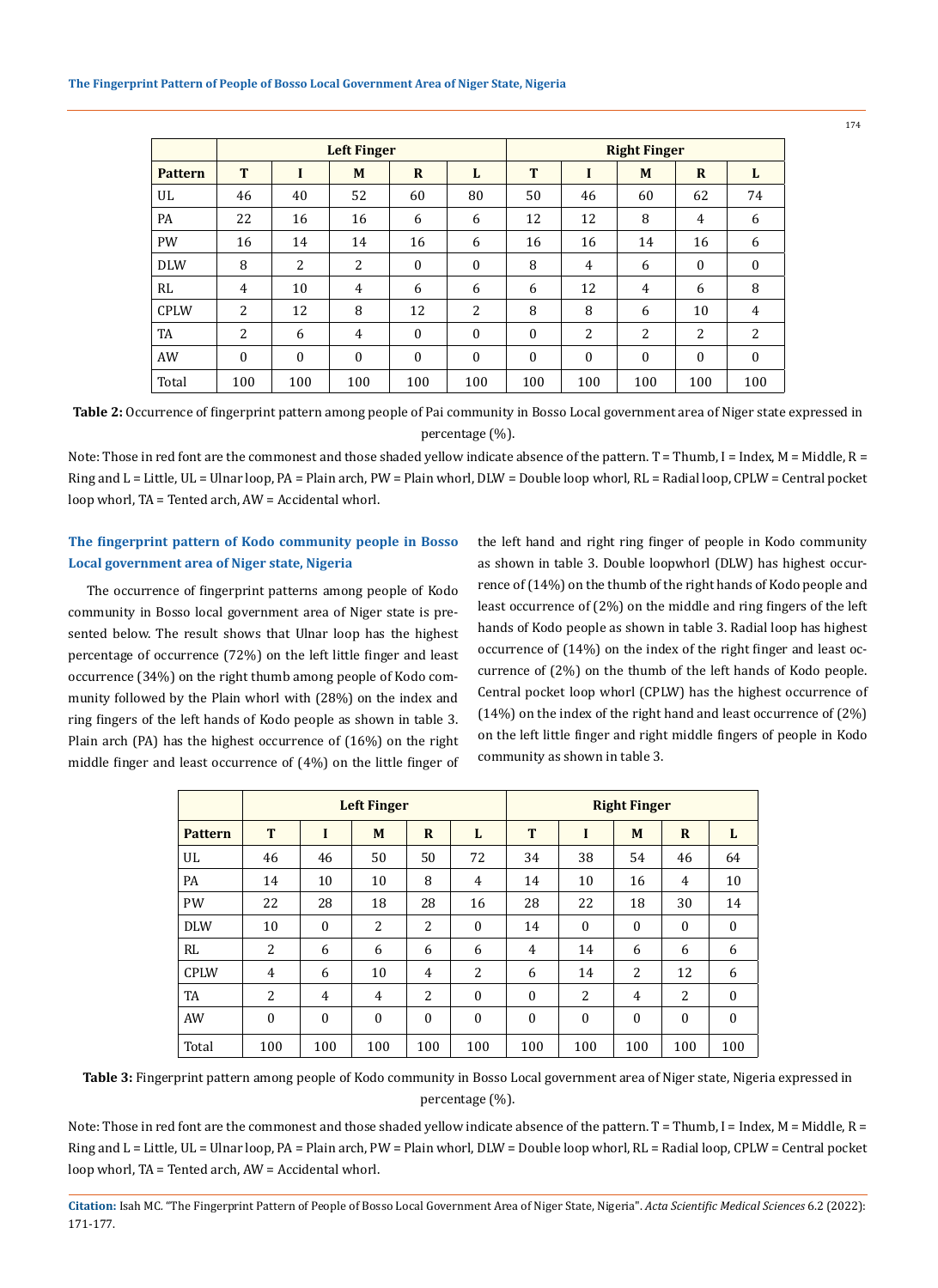175

Absence of DLW was recorded on the index and little finger of the left hands of people in Kodoand also absent on their right index, middle, ring and little fingers as shown table 3 Also Tented arch did not occur on the left little finger and right thumb People in Kodo as shown in table 3. Accidental whorl did not occur on all of their ten fingers as shown table 3. The shaded areas with zeros are marked as the prominent markers for identifying people from Kodo community in Bosso local government area of Niger state as shown in table 3.

# **The fingerprint pattern of people in Bosso Local government area of Niger state, Nigeria**

The occurrence of fingerprint patterns among people of Bosso local government area of Niger state (Bosso, Pai and Kodo communities combined) is represented below. The result shows that Ulnar loop has the highest percentage of occurrence (79%) on the left little finger and least occurrence (43%) on the left thumb among people of Bosso Local government area of Niger state followed by the Plain whorl with (22%) on the left ring finger and least occurrence of (9%) on the little fingers of the left and right hands of people in Bosso local government area as show in Table 4. Plain arch (PA) has highest occurrence of (21%) o the thumb of the left hands and least occurrence of (4%) on the ring fingers of the right hands of Bosso Local government area peoples as shown in Table 4. Double loop whorl (DLW) has highest occurrence of (11%) on the thumb of the left and right hands and least occurrence of (2%) on the left index of people in Bosso local government area as shown in table 4. Radial loop has high occurrence (11%) on the right index and least occurrence (3%) on the thumb of the left hands of Bosso people. Central pocket loop whorl (CPLW) has high occurrence (7%) on the right index and least occurrence (2%) on the thumbs of the left hands as show in table 4. Absence of DLW was recorded on the ring and little fingers of the right hands of people in Bosso Local Government area in Niger state as show in Table 4. Also Tented arch did not occur on the left little finger while Accidental whorl did not occur on all of their ten fingers as show in Table 4. The shaded areas with zeros are marked as the prominent markers for identifying people from Bosso local government area of Niger state as show in table 4.

|                |          | <b>Right Finger</b> |          |                |              |              |          |          |                  |                  |
|----------------|----------|---------------------|----------|----------------|--------------|--------------|----------|----------|------------------|------------------|
| <b>Pattern</b> | T        | I                   | M        | R              | L            | T            |          | M        | $\mathbf R$      | L                |
| UL             | 43       | 46                  | 53       | 57             | 79           | 43           | 45       | 58       | 61               | 73               |
| PA             | 21       | 13                  | 13       | 8              | 5            | 16           | 13       | 11       | $\overline{4}$   | 7                |
| <b>PW</b>      | 17       | 19                  | 17       | 22             | 9            | 19           | 20       | 15       | 20               | 9                |
| <b>DLW</b>     | 11       | 2                   | 3        | 1              | 1            | 11           | 3        | 3        | $\boldsymbol{0}$ | $\boldsymbol{0}$ |
| <b>RL</b>      | 3        | 9                   | 6        | $\overline{5}$ | 4            | 5            | 11       | 5        | 5                | 6                |
| <b>CPLW</b>    | 2        | 7                   | 6        | 6              | 2            | 5            | 7        | 4        | 7                | 3                |
| <b>TA</b>      | 1        | 4                   | 3        | 1              | $\mathbf{0}$ | 1            | 2        | 3        | 3                | 2                |
| AW             | $\theta$ | $\theta$            | $\theta$ | $\Omega$       | $\theta$     | $\mathbf{0}$ | $\Omega$ | $\theta$ | $\theta$         | $\mathbf{0}$     |
| Total          | 100      | 100                 | 100      | 100            | 100          | 100          | 100      | 100      | 100              | 100              |

**Table 4:** The fingerprint pattern among people of Bosso Local government area of Niger state expressed in percentage (%).

Note: Those in red font are the commonest and those shaded yellow indicate absence of the pattern. T = Thumb, I = Index, M = Middle, R = Ring and L = Little, UL = Ulnar loop, PA = Plain arch, PW = Plain whorl, DLW = Double loop whorl, RL = Radial loop, CPLW = Central pocket loop whorl, TA = Tented arch, AW = Accidental whorl.

### **Discussion**

The occurrence of fingerprint patterns among people in (Bosso, Pai and Kodo and Bosso Local government area) respectively represented above. Accidental Whorl did not appear among persons of Bosso, Pai, and Kodo as shown in table 1, 2 and 3 respectively, in the same tendency, accidental whorl was also absent in the findings of [7,8].

The common fingerprint pattern among the ten fingers of the three communities is the Ulnar Loop (UL) having high percentage of occurrence (79%) in the little finger of the left hand among people of Bosso Local government area as shown in table 4. This result is similar to the findings of  $[8]$  where Ulnar loop was common among Major Ethnic Groups among Students of Ibrahim Badamasi Babangida University Lapai, Nigeria.

**Citation:** Isah MC*.* "The Fingerprint Pattern of People of Bosso Local Government Area of Niger State, Nigeria". *Acta Scientific Medical Sciences* 6.2 (2022): 171-177.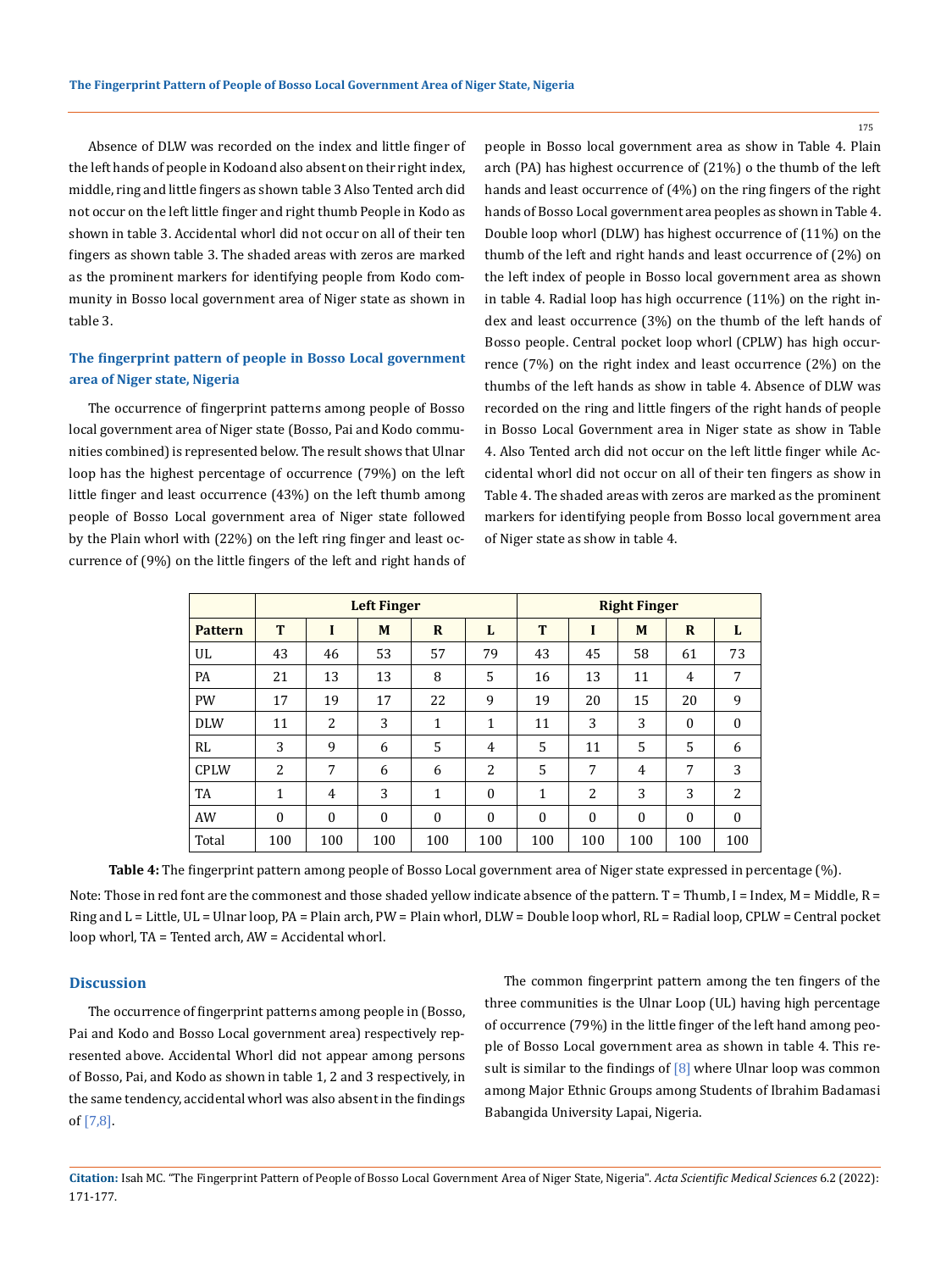This result is also similar to the findings of [7] where Ulnar Loop was common on the little finger, the left thumb, and the right middle finger among Chinese-Javanese ethnic families, they noticed Whorl appearing in all the fingers of Javanese ethnic family and mixed Chinese-Javanese family [7,9].

Double loop whorl was completely absent on the right ring and right little fingers of Bosso and Pai people. Tented Arch (TA) was completely absent on the left little finger and Right thumb of PAI and KODO people, also Double Loop Whorl (DLW) does not occur on the right ring finger, left and right little fingers of all the people of the communities (Bosso, Pai and Kodo respectively).

The people of Bosso community have no TA on their left Thumb and left little fingers, DLW was also not on the left index fingers of Kodo people. According to [10] Double loop whorl was the dominant fingerprint patter on both thumbs of Arabian ethnic family and Plain Whorl on the right thumb and left index finger of Madurese ethnic family.

Plain Arch, Plain Whorl, Central pocket Loop Whorl and Radial Loop occur on all the fingers of people from Bosso, Pai and Kodo communities. Accidental whorl did not appear at all.

Samples of fingerprints were collected from 150 individuals, 50 each from Bosso, Pai and Kodo communities all in Bosso Local government area after which the results were tabulated in Microsoft excel and compared by percentile of occurrence for each pattern in each of the communities (Bosso, Pai and Kodo) all in Bosso Local government Area of Niger state.

#### **Conclusion**

The Ulnar Loop is the commonest fingerprint pattern among the ten fingers of people of Bosso Local Government Area. The Double Loop Whorl does not occur on the right ring finger and right little fingers as well as Tented Arch also not on the left thumb of people in Bosso Local Government Area of Niger state. Double Loop Whorl (DLW) does not occur on the left ring and little finger, right ring and little fingers of people inPai community. Tented arch did not occur on the left little fingers and right thumb and right little fingers of people in Kodo community of Bosso Local Governemnt area of Niger state.

The prominent fingerprint marker for the people living in Bosso community is the absence of Double Loop Whorl on the left ring finger, right ring and little fingers, absence of radial loop on the left little fingers, absence of central pocket loop whorl on the left thumb, left middle finger, right index, right ring and right little fingers, absence of Tented Arch on the left thumb and left little fingers.

The prominent fingerprint marker for the people living in Pai community is the absence of Double Loop Whorl (DLW) on the left ring finger, left little finger, right ring and little fingers and absence of Tented arch on the left ring finger, left little fingers and right thumb.

The prominent fingerprint marker for the people living in Kodo community is the absence of Double Loop Whorl (DLW) on the left index, left little finger, right index, right middle finger, right ring and little fingers and absence of Tented arch on the left little fingers and right thumb.

The absence of Double Loop Whorl (DLW) on the right ring and right little fingers is common to the people of Bosso, Pai and Kodo communities of Bosso local government area of Niger state.

### **Recommendations**

The following are some recommendations from the research work:

- • Bosso Local government can use this to identify indigenes in giving appointment into the Local government service, award of bursary and resource management.
- It can be used to identify a dead person whose identity is unknown, e.g. in the case of bandits sporadic killing of people.
- • It is also important for the Bosso Local Government resource management.

#### **Acknowledgement**

I wish to acknowledge the assistance of Mal Musa Alh Isah, Dr Gimba Naji Usman, Muazu Idris of Department of biology, Ibrahim Badamasi Babangida University, Lapai (IBBUL), Engr Elijah, Computer Department, IBBUL, the Management of IBBUL, Nigeria, who gave me the opportunity to access the TET Funt IBR Grant that I used to finance the research.

#### **Bibliography**

- 1. [Mridula P. "A Review on Classification of Fingerprint Images".](https://www.iosrjournals.org/iosr-jece/papers/Vol.%209%20Issue%203/Version-3/J09336166.pdf) *[Electronics and Communication](https://www.iosrjournals.org/iosr-jece/papers/Vol.%209%20Issue%203/Version-3/J09336166.pdf)* 9.3 (2014): 61-66.
- 2. [Wang L and Alexander CA. "Fingerprint Patterns and the](http://www.sciepub.com/ITECES/content/2/3) [Analysis of Gender Differences in the Patterns Based on the](http://www.sciepub.com/ITECES/content/2/3) U Test". *[International Transaction of Electrical and Computer](http://www.sciepub.com/ITECES/content/2/3) [Engineers System](http://www.sciepub.com/ITECES/content/2/3)* 2.3 (2014): 88-92.

176

**Citation:** Isah MC*.* "The Fingerprint Pattern of People of Bosso Local Government Area of Niger State, Nigeria". *Acta Scientific Medical Sciences* 6.2 (2022): 171-177.